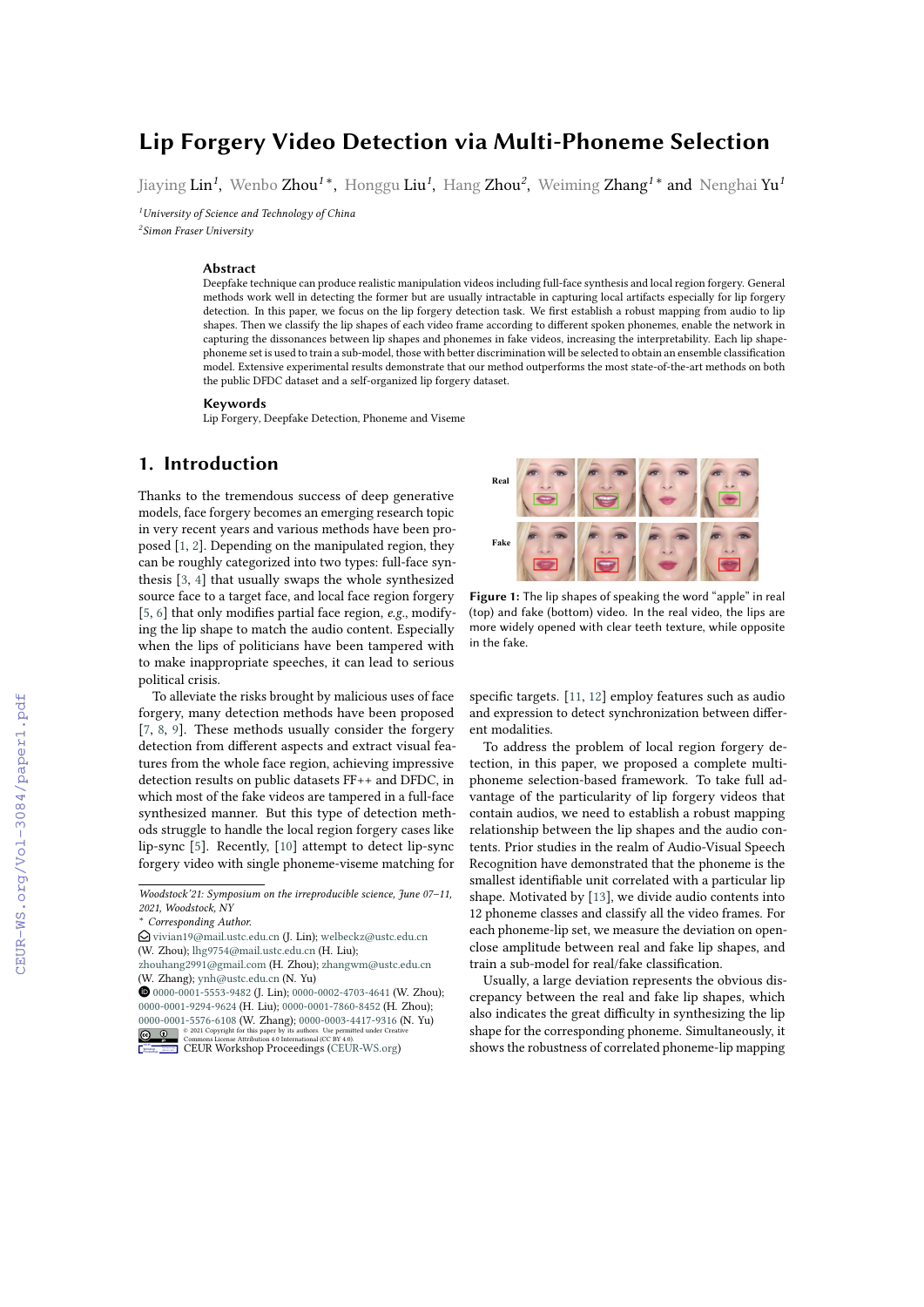against physical changes in diferent videos, *e.g.*, volume and face angle. This precisely provides a distinguishing feature for forgery detection. By selecting the phonemes with the top-5 deviations, we integrate the corresponding 5 well-trained sub-models into an ensemble model for maximizing the discriminability of real and fake videos.

To verify the effectiveness, we have conducted extensive experiments on both the public DFDC dataset and a self-organized lip forgery video dataset which contains four sub-datasets. The experimental results demonstrate that our method outperforms the current state-of-the-art detection methods on cross-dataset evaluation and multiple class classifcation. In addition, our method is also competitive on single dataset classifcation.

- We propose a multi-phonemes selection based framework for lip forgery detection task, which takes full advantage of the visual and aural information in lip forgery videos.
- We establish 12 categories of phoneme-lip mapping relationships and explore the robustness between the open-close amplitudes on each pair for real/fake classifcation. We also organize a new lip forgery dataset which is helpful to facilitate the development of lip forgery detection methods.
- Extensive experiments demonstrate that our method outperforms state-of-the-art approaches for lip forgery detection on both the public DFDC dataset and a self-organized lip forgery dataset.

## **2. Related work**

## **2.1. Deep Face Forgery**

According to diferent forgery regions, existing methods can be divided into two categories: *full-face synthesis* and *local region forgery*. Full-face synthesis usually synthesizes a whole source face and swaps it to the target. Typical works are [\[4,](#page-6-0) [14\]](#page-7-0).

Local region forgery is a more common type, focusing on slight manipulation of partial facial regions, *eg*, eyebrow locations and lip shapes. *Lip-sync* [\[5\]](#page-6-1) is able to modify the lip shapes in Obama's talking videos to accurately synchronize with a given audio sequence. [\[15\]](#page-7-1) leverages 3D modeling for specifc face videos to make the control of lip shapes more fexible. *First Order Motion* [\[16\]](#page-7-2) uses video to drive a single source portrait image to generate a talking video. The detection of local region forgery is more challenging due to the subtle and local nature.

### **2.2. Face Forgery Detection**

Early works explored visual artifacts, *eg*, the abnormality of eye blinking and teeth. Learning-based detection

methods have become mainstream in very recent years. [\[7\]](#page-6-2) uses XceptionNet [\[17\]](#page-7-3) to extract features from spa-tial domain. F<sup>3</sup>-Net [\[9\]](#page-6-3) achieves state-of-the-art using frequency-aware decomposition. However, since the audios are lacking in most public deepfake datasets, these methods are designed in a universal manner with no consideration of audios matching. They perform well in full-face synthesis detection but is not adequate to recognize the subtle artifacts in local region forgery.

Recently, [\[11,](#page-6-4) [12\]](#page-6-5) utilize Siamese network to calculate the feature distances in multi-modalities. If manipulation is conducted on a small segment of the video, this will weaken the inconsistency among these modalities at the video level, leading to a decrease in detection performance.[\[10\]](#page-6-6) establishes one single phoneme-viseme mapping for a specifc person, which severely restricts the application scenario. To address the above limitations, we propose a multi-phoneme selection based framework for lip forgery video detection.

## **3. Method**

In this section we will elaborate the multi-phoneme selection based framework. Before that, an important observation of lip forgery will be introduced frst.

### **3.1. Motivation**

Lip forgery modifes a specifc person's lip shape to match arbitrary audio contents, thus establishing a close relationship between them. However, due to imperfections in the manipulation, uncontrollable artifacts may be generated to hinder the matching.

As shown in Figure [1,](#page--1-13) when saying the word "apple", the lips in the forgery videos are more blurred to open well. Although this nuance is not easy to perceive by human eyes, a well-designed detector can capture it. Nevertheless, the lip shape itself fuctuates in a certain range under diferent expressions, large fuctuation indicates poor robustness.

Based on this observation, it is necessary to establish a robust mapping from audios to lip shapes. Inspired by recent works in Audio-Visual Speech Recognition [\[18\]](#page-7-4), we divide all audio contents into 12 phonemes categories as the smallest identifable units. Each phoneme set consists of various vowels, consonants and quiet soundmark, which can be used to train sub-model independently to distinguish real/fake lips. Eventually, we select several sub-models to integrate the fnal classifer considering the trade-off between efficiency and performance. The framework is depicted in Figure [2.](#page-2-0)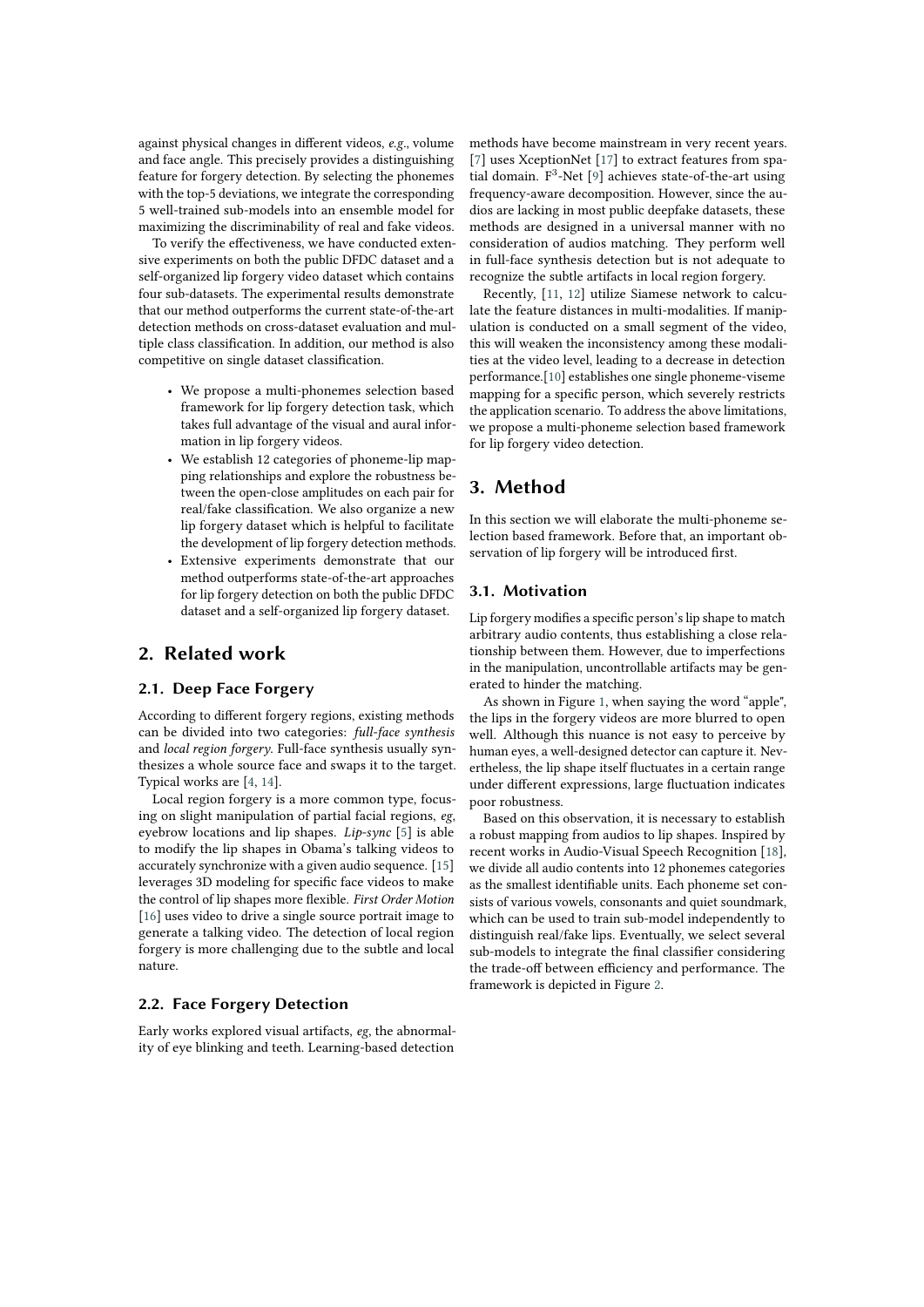

**Figure 2:** The framework of ours. Through 12 phoneme-lip shape mapping and multi-phonemes selection, we obtain the final ensemble detection model.



**Figure 3:** Illustration of the robust phoneme categories. We exhibit the basic lip patterns with similar phonetics, visually compare the real and fake lip shapes and the average openclose amplitude curves.

## **3.2. Correlations Establishment from Phonemes to Lip shapes**

For a given talking video, we use OpenFace [\[19\]](#page-7-5) to align each frame and crop the lip area to 128×128. These lip images will be categorized into diferent phoneme set and used as training/testing data for real/fake classifcation.

To establish the mapping from phonemes to lip shapes, we frst process all the real videos. According to the International Phonetic Alphabet (**IPA**) we divide the lip shapes into 48 classes. For a given lip shape, we calculate the Mahalanobis distance  $d_c$  of the open-close amplitude between the current lip shape  $x$  and mean  $x_c$  of each class.

$$
d_c(\mathbf{x}) = \sqrt{(\mathbf{x} - \bar{\mathbf{x}}_c)^T \cdot \Sigma_c^{-1} \cdot (\mathbf{x} - \bar{\mathbf{x}}_c)}
$$
(1)

Next, we estimate the probabilities of it belonging to each class, and assign the sample to the class with the highest normalized probability  $P_c$ :

$$
P_c(\mathbf{x}) = \frac{p(c \mid \mathbf{x})}{\sum_{c=1}^{C} p(c \mid \mathbf{x})}
$$
 (2)

<span id="page-2-0"></span>Here,  $p(c | x)$  is the probability of x belongs to class *c*, which is computed as the ratio between the in-class and the out-of-class distribution from the previous distance  $d_c$ , following the Gaussian distribution with means  $\mu_c, \mu_{\tilde{c}}$  and variances  $\sigma_c, \sigma_{\tilde{c}}$ , respectively :

$$
p(c \mid \mathbf{x}) = \frac{1 - \Phi\left(\frac{d_c(\mathbf{x}) - \mu_c}{\sigma_c}\right)}{\Phi\left(\frac{d_c(\mathbf{x}) - \mu_{\tilde{c}}}{\sigma_{\tilde{c}}}\right)}
$$
(3)

<span id="page-2-1"></span>After obtaining the mapping, a multi-class LDA classifer pre-trained on [\[20\]](#page-7-6) is utilized for classifcation. However, diferent classes may share the same lip shape appearance, *e.g.*, *m,b,p*. By iteratively merging similar phonetic symbol classes, we obtain 12 distinguishable real lip shapes named "phoneme" (from W1 to W12) with robustness. A visual example is given in Figure [3.](#page-2-1)

In fake videos, the lip shapes have been manipulated. As illustrated in Figure [1,](#page--1-13) the opening amplitudes of fake lips are quite diferent from real ones, thus directly using the phoneme classifer trained on real lips may lead to misclassifcation. Since the audio contents in fake videos are not modifed, we decide to use them as the guidance for fake lips classifcation. First, Google's Speech-to-Text API is used to obtain the corresponding transcribed texts from the audios. Both the texts and audios are then fed into the P2FA toolkit [\[21\]](#page-7-7). By conducting forced alignment on phonemes and words, we get the start and end time for each phoneme, the lip images during this period will be categorized into the current phoneme. In Figure [2,](#page-2-0) the P2FA section clearly shows the alignment procedure.

### **3.3. Multiple Phonemes Selection**

Although the lip shapes in one phoneme set are similar, the open-close amplitudes among phonemes are quite diferent. We use dlib 68 face landmarks detector [\[22\]](#page-7-8) to compute the vertical axis value between the 63th and 67th landmarks:  $D = (y_{63}-y_{67})$ . Here D represents the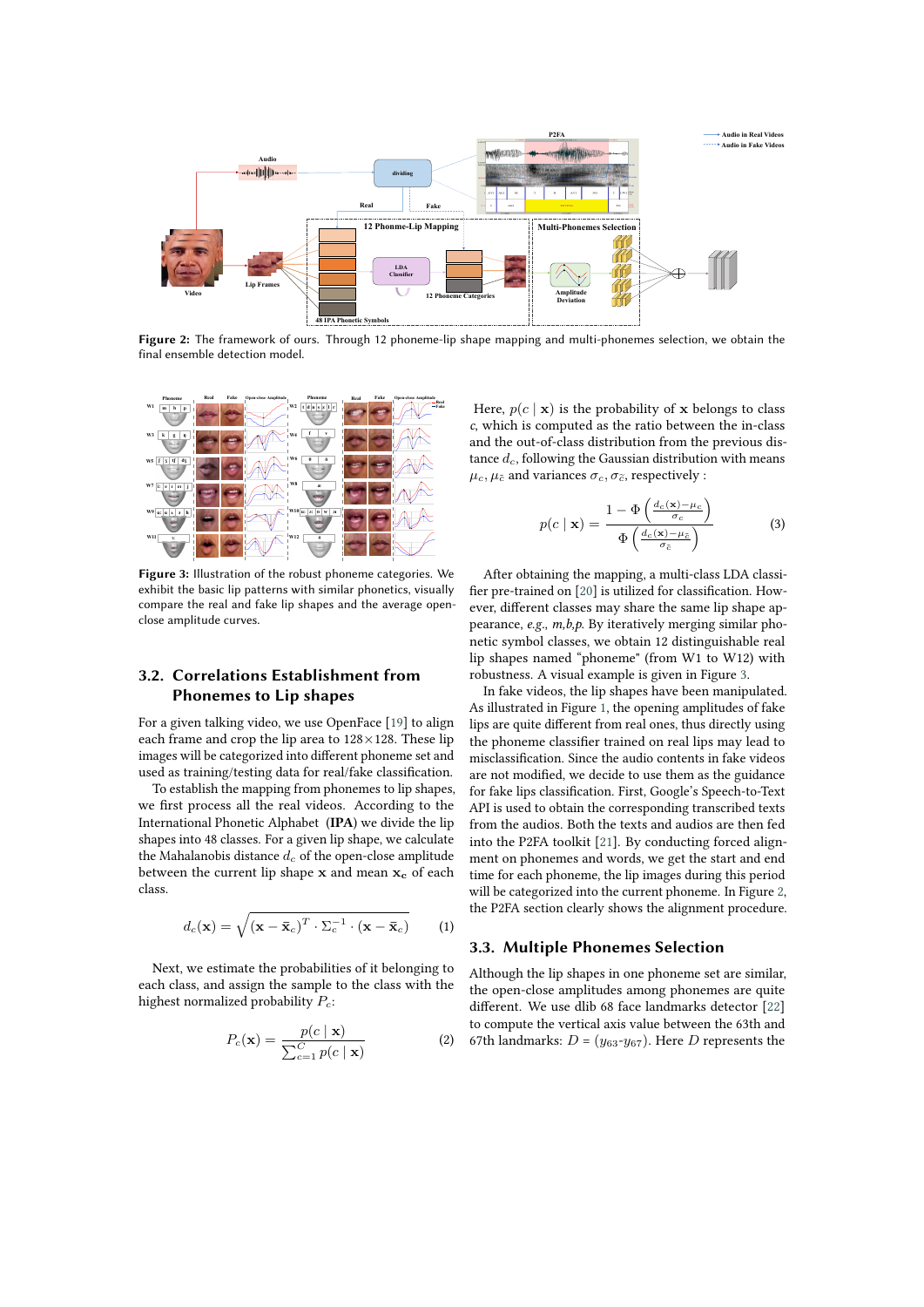<span id="page-3-0"></span>**Table 1** Amplitude Deviation Values for 12 phonemes in self-organized dataset. The Top-5 phonemes with the largest amplitude deviation for each sub-dataset are in bold.

| Forgery Methods $   W1    W2    W3    W4    W5    W6    W7    W8    W9    W10    W11    W12$                              |                                                                                                           |  |  |  |
|---------------------------------------------------------------------------------------------------------------------------|-----------------------------------------------------------------------------------------------------------|--|--|--|
| Obama Lip-sync[5]    33.00   31.13   21.63   33.12   34.87   27.625   37.50   24.37   26.87   24.00   22.38   25.25       |                                                                                                           |  |  |  |
| Audio Driven[15]    15.00   23.62   18.50   26.62   28.00   25.50   29.50   20.63   17.37   18.25   17.00   12.50         |                                                                                                           |  |  |  |
| First Order Motion [16]    25.13   23.75   34.67   37.12   34.87   22.50   23.38   25.125   33.50   29.50   21.75   20.88 |                                                                                                           |  |  |  |
| Wav2lip[6]                                                                                                                | $\parallel$ 35.51   34.71   26.71   28.01   25.12   25.43   35.12   28.76   27.32   33.84   29.96   33.60 |  |  |  |

open-close amplitude of the current lip shape. Using the number of frames as the horizontal axis, we calculate  $D$  for each frame during the period of the phoneme. In Figure [3,](#page-2-1) we plot two average amplitude curves for each set, the red curves represent the real videos while the blue for fake.

In W1 and W2, the real and fake curves are widely separated with almost no overlap, while in W3 and W6, there are partially stacked areas. This observation indicates that the real and fake lips are more discriminative in certain phoneme sets. To select the most distinguishable phonemes  $W$  for classification, we calculate the diferences between the maximum and minimum values  $D_{W_{max}}, D_{W_{min}}$  of real/fake curves, respectively. We define the amplitude deviation  $D_W$  to represent the discrepancy between real and fake in each phoneme  $W$ :  $D_W = \frac{1}{2}(D_{W_{max}} + D_{W_{min}}).$ 

Considering the potential diferences in forgery methods, the amplitude deviations of a single phoneme are not identical. As listed in Table [1,](#page-3-0) the phonemes with top-5 amplitude deviations are in bold, and we will introduce the self-organized dataset in Section [4.](#page-3-1)

## **3.4. Sub-classification Models training and Ensemble**

After selecting the phoneme-lip sets for each forgery method, we train sub-classifcation models based on them. Each sub-model can be used independently for real/fake lips discrimination. Here we adopt XceptionNet [\[17\]](#page-7-3) as the backbone and transfer it to our task by resizing the input to  $128\times128$  and replacing the final connected layer with two outputs.

To obtain a stronger detection performance, we integrate the sub-models into an ensemble one. The average weight for each is equal to ensure the contribution is maximized. Furthermore, phoneme units in the video will last for some duration, which contain several lip frames. Both the lip frame numbers  $f$  and sub-models  $N$ will infuence the detection accuracy of the fnal ensemble model, hence we experiment on them respectively. The results in Section [4](#page-3-1) demonstrate that when  $f = 4$ and  ${\cal N}=5,$  the ensemble model can achieve excellent

#### <span id="page-3-2"></span>**Table 2**

The composition of our self-organized dataset, including the numbers of videos and frames. The whole dataset consists of four sub-datasets.

| Dataset                |  | Real/Fake | Total | Frames |
|------------------------|--|-----------|-------|--------|
| Obama Lip-sync[5]      |  | 28        | 56    | 62534  |
| Audio Driven[15]       |  | 24        | 48    | 54416  |
| First Order Motion[16] |  | 24        | 48    | 53614  |
| Wav2lip[6]             |  | 28        | 56    | 63736  |

performance without importing extra complexity.

## <span id="page-3-1"></span>**4. Experiments**

In this section, we initially introduce a new lip forgery video dataset organized by this paper. Several parameter studies can verify the optimality of our settings. Further experiments are provided to demonstrate the efectiveness of our proposed framework on DFDC and selforganized dataset, as well as the transferability between them.

### **4.1. Public Dataset and New Lip Forgery Dataset**

Many datasets [\[7,](#page-6-2) [23\]](#page-7-9) have been public for deepfake detection task. Although with large scale and various forgery methods, most fake videos do not contain the audios, which still tampered in a full-face synthesized manner. So far, there is no dedicated dataset released for lip forgery detection. In this paper, we use one public audio-visual deepfake dataset and organize a new dataset targeting the lip forgery detection task.

**Public DFDC Dataset** [\[24\]](#page-7-10) has been published in the Deepfake Detection Challenge, using multiple manipulation techniques and adding audios to make the video scenarios more natural. To make a fair comparison, we align with the settings of [\[11\]](#page-6-4), using 18,000 videos in the experiments.

**New Lip Forgery Dataset** To build the new lip fogery dataset, we adopt four state-of-the-art methods [\[5,](#page-6-1) [15,](#page-7-1)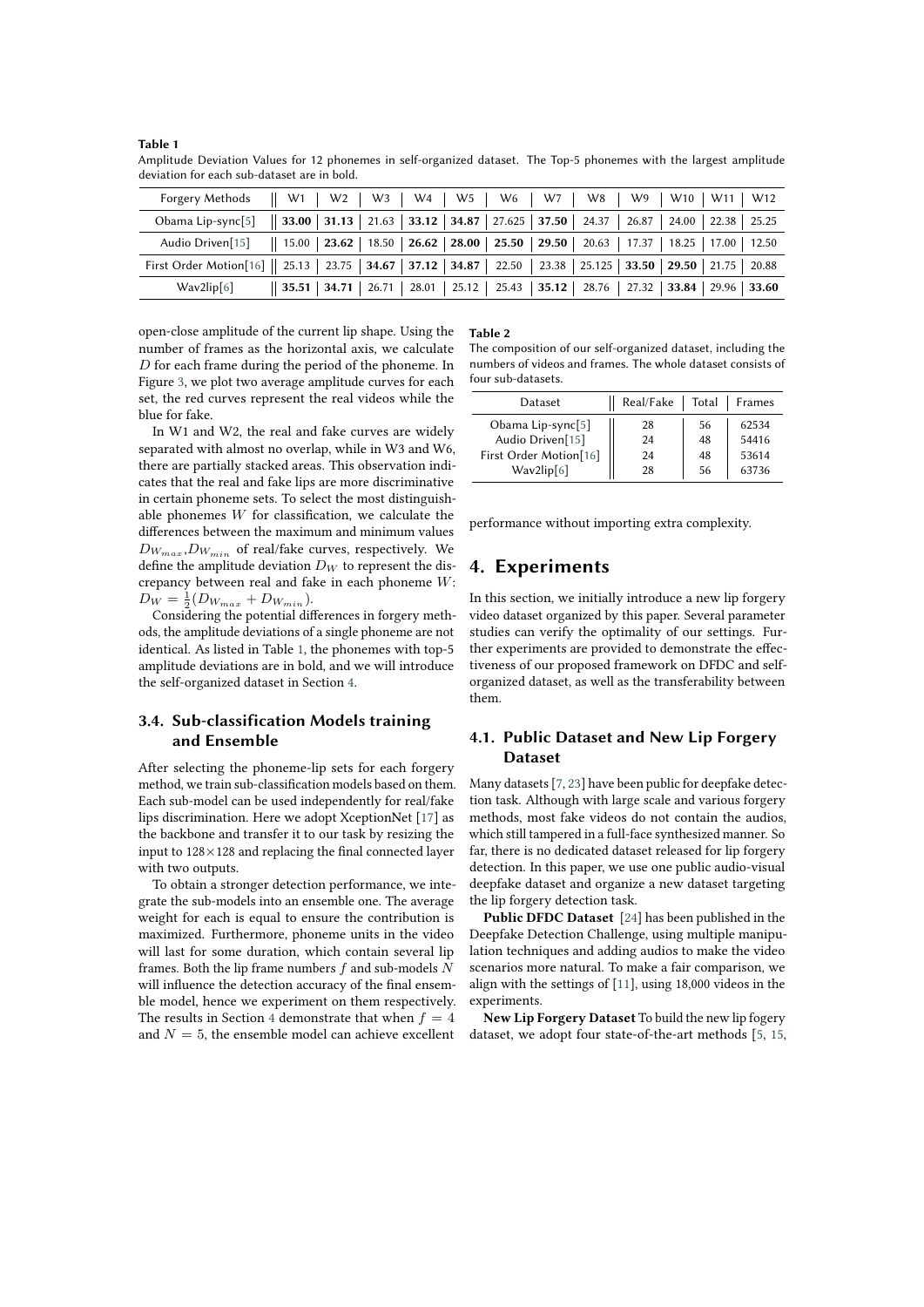#### <span id="page-4-0"></span>**Table 3**

Parameter study of frame selection.  $f = 4$  can guarantee the best performance and avoid the overlap with other phonemes.

| Frame Numbers $  f = 3 f = 4 f = 5 f = 6 f = 7 f = 8$ |                                               |  |  |  |  |  |  |  |
|-------------------------------------------------------|-----------------------------------------------|--|--|--|--|--|--|--|
| ACC(%)                                                | 96.21   97.73   96.21   96.97   97.73   97.73 |  |  |  |  |  |  |  |
| AUC $(\%)$                                            | 97.45   98.89   97.45   97.83   98.89   98.89 |  |  |  |  |  |  |  |

[16,](#page-7-2) [6\]](#page-6-7) to generate fake videos. The composition of the organized dataset is elaborated in Table [2.](#page-3-2)

### **4.2. Experimental Settings**

As mentioned before, XceptionNet is the baseline. According to the particularity of the public DFDC dataset and self-organized dataset, we adopt diferent training strategies. On the large DFDC dataset, we train our model with a batch size of 128 for 500 epochs. Due to the distinctly smaller size of the self-organized dataset, we train with a batch size of 16 for 100 epochs on each sub-dataset. For both datasets, we uniformly use the Adam optimizer with the learning rate of 0.001 and employ ACC (accuracy) and AUC (area under ROC curve) as evaluation metrics.

### **4.3. Parameter Study**

Frame Selection. As showed in Figure [2,](#page-2-0) a single phoneme unit will include several lip frames. We use  $f$  to represent the number of lip frames, the value of  $f$  has an impact on the competence of the model. Few lip frames result in missing lip features of the current phoneme, while extra frames may overlap with others.

In order not to introduce disturbances from other factors, we experiment on the Obama Lip-sync dataset. We integrate all the 12 phoneme sub-models into one and take the beginning time of each phoneme as the center to select the surrounding frames  $f$ . Table [3](#page-4-0) displays the accuracy of  $f$  from 3 to 8. The accuracy reaches 97.73% when  $f = 4$ , 7 and 8. Considering the tradeoff between accuracy and complexity, we finally choose  $f = 4$ .

**Phoneme Selection.** Still executing on the Obama Lip-sync dataset, we use  $N$  to denote the number of selected phonemes. Referring to the amplitude deviations ranking listed in Table [1,](#page-3-0) we integrate the sub-models from 2 to 12, the highest accuracy is achieved when  $N =$ 5. Thus we choose phoneme sets with the top 5 amplitude deviations to train sub-models.

#### **4.4. Evaluation on DFDC Dataset**

In this section, we compare our method with previous deepfake detection methods on DFDC. The ratio of train-

#### <span id="page-4-1"></span>**Table 4**

Comparison of our method(Xception) with other techniques on the DFDC dataset using the AUC metric. We select submodels of W2, W5, W7, W10, and W11 for integration, and our result is competitive against Syncnet and Siamese-based methods.

| Methods           | <b>DEDC</b> | Modality      |
|-------------------|-------------|---------------|
| Xception-c23[17]  | 72.20       | Video         |
| Meso4[25]         | 75.30       | Video         |
| DSP-FWA[26]       | 75.50       | Video         |
| MBP[10]           | 80.34       | Audio & Video |
| Siamese-based[11] | 84.40       | Audio & Video |
| Syncent[12]       | 89.50       | Audio & Video |
| Ours (Xception)   | 91.60       | Audio & Video |

ing and testing sets is 85:15. Even though we only crop the lip region of the face, we still achieve a competitive performance. In Table [4,](#page-4-1) our method achieves 91.6% on AUC, which outperforms not only the vision based fullface method but also the audio-visual based multi-modal method. Among them, Syncnet[\[12\]](#page-6-5) detects the synchronization from audios to video frames, achieves 89.50% on AUC, while ignoring the content matching between them. The improvement in ours mainly benefts from the establishment of the phoneme-lip mapping, where the selected phonemes W2,W5,W7,W10 and W11 are robust to various external disturbances in DFDC such as face angle, illumination, and video compression, boosting the detection capability of the ensemble model.

Moreover, we respectively visualize the Gradientweighted Class Activation Mapping (Grad-CAM) [\[28\]](#page-7-13) for the baseline and ours, as shown in Figure [4.](#page-5-0) It shows that our method can signifcantly include the surrounding regions such as the upper and lower lips, which facilitates the network to focus on the open-close amplitudes and is in line with our motivation. In contrast, the baseline model mainly concerns the internal teeth regions, losing the edge information.

### **4.5. Evaluation on Self-organized Dataset**

In this section, we conduct experiments on self-organized dataset to verify the performance of real/fake classifcation and multiple classifcation.

#### **4.5.1. Evaluation of Real/Fake Classification**

For each sub-dataset, We use diferent phonemes to integrate the fnal classifcation model, the selections are listed in Table [5.](#page-5-1) The baseline model (Xception) is directly trained on all continuous frames of real/fake videos. Further, to verify that our method is not restricted by the backbone, we adopt another network architecture ResNet-50 [\[29\]](#page-7-14) which performs well in image classifca-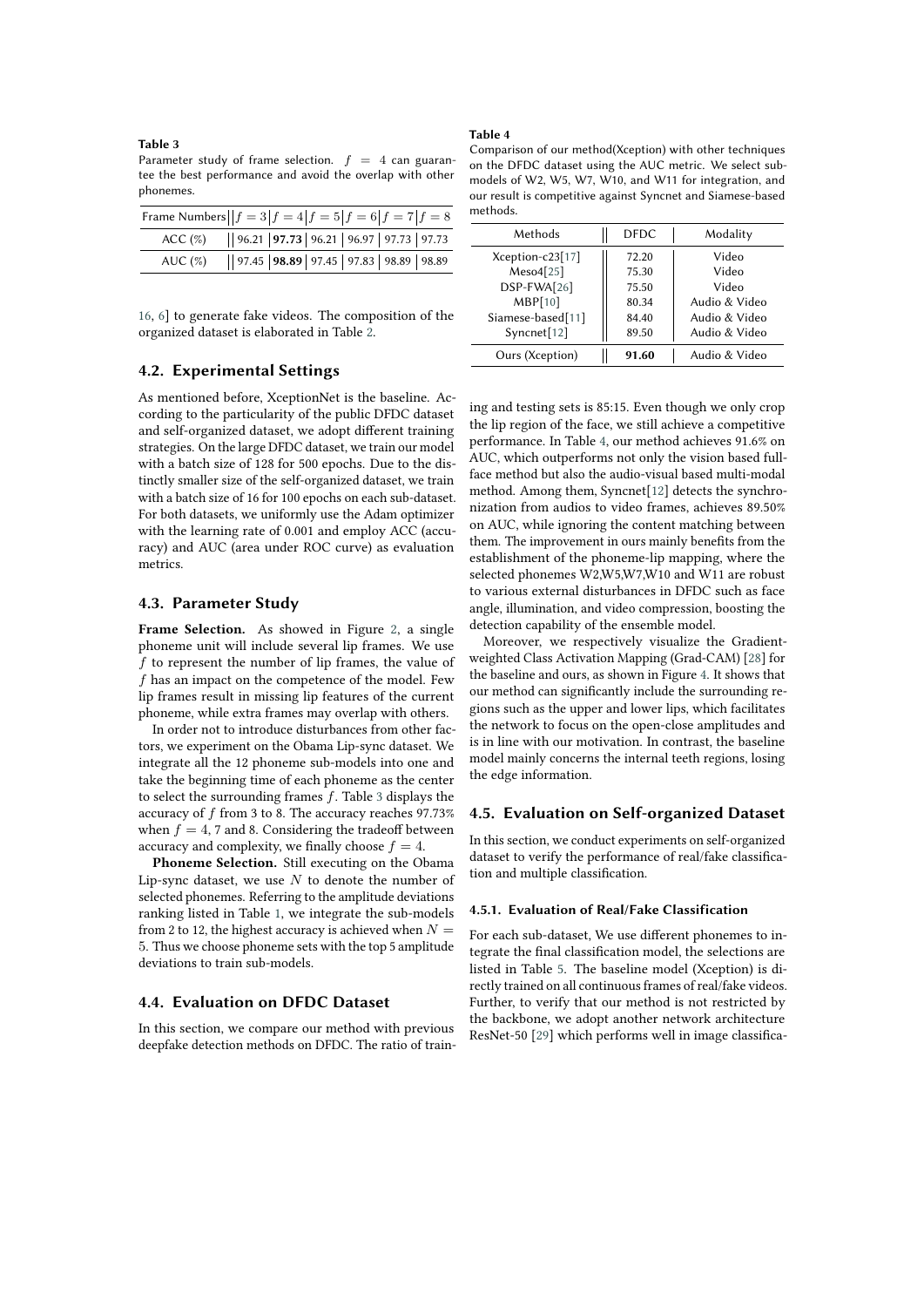#### <span id="page-5-1"></span>**Table 5**

Evaluation of Real/Fake Classification. For each dataset, the performance of our approach surpasses baselines (Xception/ResNet-50) and existing state-of-the-art detection methods.

| Methods           | Obama Lip-sync $[5]$<br>(W1-W2-W4-W5-W7) |            | Audio Driven[15]<br>(W2-W4-W5-W6-W7) |                          | First Order[16]<br>(W3-W4-W5-W9-W10) |            | Wav2lip[6]<br>(W1-W2-W7-W10-W12) |            |
|-------------------|------------------------------------------|------------|--------------------------------------|--------------------------|--------------------------------------|------------|----------------------------------|------------|
|                   | ACC(%)                                   | AUC $(\%)$ | ACC(%)                               | AUC $(\%)$               | ACC(%)                               | AUC $(\%)$ | ACC(%)                           | AUC $(\%)$ |
| MBP[10]           | 93.54                                    | 96.03      |                                      | $\overline{\phantom{0}}$ |                                      |            |                                  |            |
| Siamese-based[11] | 90.53                                    | 93.01      | 87.47                                | 89.86                    | 92.03                                | 95.21      | 84.77                            | 88.64      |
| Syncent[12]       | 92.18                                    | 95.21      | 90.83                                | 92.89                    | 92.18                                | 95.56      | 86.08                            | 90.16      |
| ResNet-50         | 79.38                                    | 85.72      | 68.65                                | 72.62                    | 86.97                                | 89.40      | 75.23                            | 78.96      |
| Xception[17]      | 84.82                                    | 89.19      | 70.18                                | 78.43                    | 88.83                                | 93.71      | 78.54                            | 80.78      |
| Ours(ResNet-50)   | 96.35                                    | 97.67      | 94.67                                | 96.40                    | 96.25                                | 97.62      | 95.12                            | 96.74      |
| Ours(Xception)    | 97.73                                    | 98.89      | 95.84                                | 97.61                    | 97.59                                | 98.60      | 96.43                            | 97.89      |

#### <span id="page-5-2"></span>**Table 6**

Evaluation of multiple classification. In the table, except for the average AUC (%) in the last column, other data represent the ACC (%). Here, Our method integrates the sub-models of W2, W3, W4, W7 and W8 into the ensemble one, which largely outperforms the advanced methods.

| Methods                                    |                   | Real Obama Lip-sync[5] Audio Driven[15] First Order[16] Wav2lip[6] Average ACC Average AUC |       |       |       |       |       |
|--------------------------------------------|-------------------|--------------------------------------------------------------------------------------------|-------|-------|-------|-------|-------|
| Siamese-based $[11]$   92.91               |                   | 77.63                                                                                      | 70.86 | 85.14 | 79.44 | 81.20 | 88.45 |
| Syncnet[12]                                | 94.89             | 78.79                                                                                      | 74.33 | 88.62 | 81.54 | 83.46 | 90.53 |
| Xception[17]                               | $\parallel$ 92.13 | 73.44                                                                                      | 55.13 | 78.01 | 77.27 | 75.37 | 83.12 |
| Ours (Xception) $\vert\vert$ 96.21 $\vert$ |                   | 95.96                                                                                      | 87.50 | 96.97 | 94.88 | 94.29 | 96.84 |

tion tasks. The results in Table [5](#page-5-1) demonstrate that our method outperforms the previous methods, where MBP is designed for Obama lip forgery and the Audio Driven dataset is challenging with low video resolution and the blocking of microphones or arms.

### **4.5.2. Evaluation of Multiple Classification**

<span id="page-5-3"></span><span id="page-5-0"></span>To further distinguish diferent forgery methods, in the 4 sub-datasets, we label all real lips with 0 and fake lips with  $1 \sim 4$  individually. W2, W3, W4, W7, W8 are chosen to train the classifcation model.



**Figure 4:** The Grad-CAM of the baseline Xception and ours, including DFDC dataset and two forgery methods in selforganized dataset. Ours can easily capture more lip regions.



**Figure 5:** Feature distributions visualization from Siamese-based (a) to ours (d) on multiple classification. In the four methods, ours contains less outliers and widely separates the real and fake classes.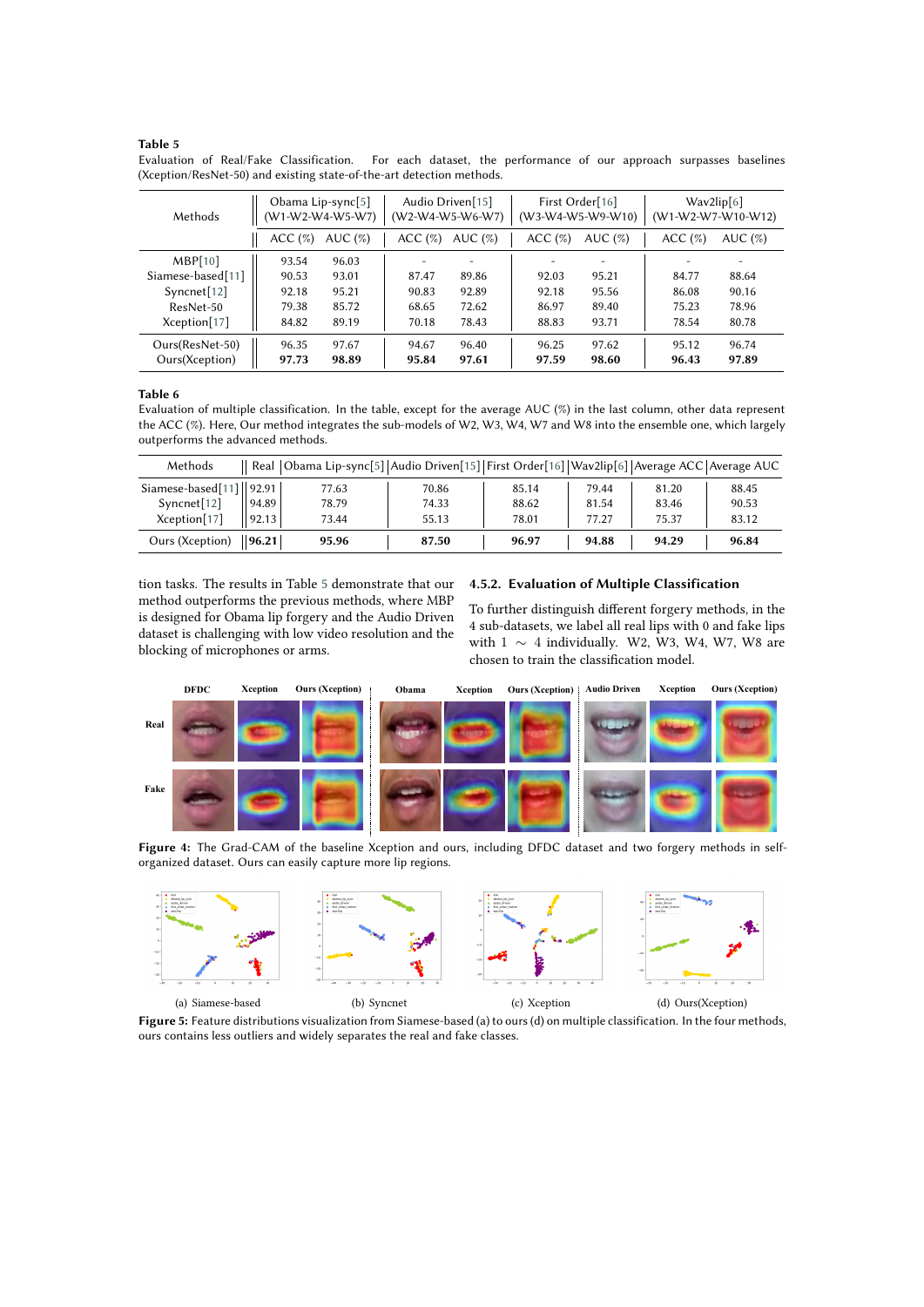#### <span id="page-6-8"></span>**Table 7** Evaluation on cross-dataset. The testset is self-organized dataset. Ours (W2,W5,W7,W10,W11) achieves better results.

| Methods                 | ACC   | AUC.  |
|-------------------------|-------|-------|
| MBP[10]                 | 57.94 | 59.12 |
| Siamese-based[11]       | 59.51 | 60.68 |
| Syncnet <sup>[12]</sup> | 60.11 | 61.79 |
| ResNet-50[27]           | 54.74 | 57.67 |
| Xception[17]            | 56.80 | 58.89 |
| Ours (ResNet-50)        | 62.38 | 63.51 |
| Ours (Xception)         | 63.67 | 64.05 |

Table [6](#page-5-2) verifes that the ensemble model can be applied to multiple classifcation scenarios. We also intuitively visualize the t-SNE[\[30\]](#page-7-16) feature distributions from Siamese-based to ours. As shown in Figure [5,](#page-5-3) our method is superior to fnd latent dissimilarity in high-dimensional space with fewer outliers.

### **4.6. Evaluation on cross-dataset**

Transferability is evaluated by training on DFDC but testing on self-organized dataset where all lips are labeled as real/fake. Table [7](#page-6-8) shows better transferability of ours in detecting universal artifacts in various datasets.

## **5. Conclusion**

Lip forgery detection is an extremely challenging task in deepfake detection due to the subtle and local modifcations. In this paper, we present a multi-phoneme selection based framework. Varying from existing deepfake detection, it takes full advantage of the particularity of lip forgery videos, establishing a robust mapping from audio to lip shapes. 12 categories of phonemes are determined as the smallest identifable unit for various lip shapes and the phonemes with top-5 distinguishability are selected to train sub-classifcation models. In addition, we organize a new dataset consists of four sub-datasets, which is the frst one organized for lip forgery detection task. Extensive experiments demonstrate the effectiveness of our framework, including the challenging task of cross-dataset evaluation.

## **Acknowledgments**

This work was supported in part by the Natural Science Foundation of China under Grant U20B2047, U1636201, 62002334, by the Anhui Science Foundation of China under Grant 2008085QF296, by the Exploration Fund Project of the University of Science and Technology of China

under Grant YD3480002001 and the Fundamental Research Funds for the Central Universities under Grant WK2100000011.

## **References**

- [1] J. Thies, M. Zollhöfer, M. Stamminger, C. Theobalt, M. Nießner, Face2face: Real-time face capture and reenactment of rgb videos, 2016 IEEE Conference on Computer Vision and Pattern Recognition (CVPR) (2016) 2387–2395.
- [2] Y. Nirkin, Y. Keller, T. Hassner, Fsgan: Subject agnostic face swapping and reenactment, 2019 IEEE/CVF International Conference on Computer Vision (ICCV) (2019) 7183–7192.
- [3] DeepFakes, Deepfakes github, [http://github.com/](http://github.com/deepfakes/faceswap) [deepfakes/faceswap,](http://github.com/deepfakes/faceswap) 2017. Accessed 2020-08-18.
- <span id="page-6-0"></span>[4] FaceSwap, Faceswap github, [http://https://github.](http://https://github.com/MarekKowalski/FaceSwap) [com/MarekKowalski/FaceSwap,](http://https://github.com/MarekKowalski/FaceSwap) 2016. Accessed 2020-08-18.
- <span id="page-6-1"></span>[5] I. K.-S. Supasorn Suwajanakorn, Steven Seitz, Synthesizing obama: Learning lip sync from audio, SIG-GRAPH 36 (2017) 95.
- <span id="page-6-7"></span>[6] R. PrajwalK, R. Mukhopadhyay, V. Namboodiri, C. Jawahar, A lip sync expert is all you need for speech to lip generation in the wild, Proceedings of the 28th ACM International Conference on Multimedia (2020).
- <span id="page-6-2"></span>[7] A. Rössler, D. Cozzolino, L. Verdoliva, C. Riess, J. Thies, M. Nießner, Faceforensics++: Learning to detect manipulated facial images, arXiv preprint arXiv:1901.08971 (2019).
- [8] L. Li, J. Bao, T. Zhang, H. Yang, D. Chen, F. Wen, B. Guo, Face x-ray for more general face forgery detection, in: Proceedings of the IEEE/CVF Conference on Computer Vision and Pattern Recognition, 2020, pp. 5001–5010.
- <span id="page-6-3"></span>[9] Y. Qian, G. Yin, L. Sheng, Z. Chen, J. Shao, Thinking in frequency: Face forgery detection by mining frequency-aware clues, in: ECCV, 2020.
- <span id="page-6-6"></span>[10] S. Agarwal, H. Farid, O. Fried, M. Agrawala, Detecting deep-fake videos from phoneme-viseme mismatches, 2020 IEEE/CVF Conference on Computer Vision and Pattern Recognition Workshops (CVPRW) (2020) 2814–2822.
- <span id="page-6-4"></span>[11] T. Mittal, U. Bhattacharya, R. Chandra, A. Bera, D. Manocha, Emotions don't lie: A deepfake detection method using audio-visual afective cues, ArXiv abs/2003.06711 (2020).
- <span id="page-6-5"></span>[12] K. Chugh, P. Gupta, A. Dhall, R. Subramanian, Not made for each other- audio-visual dissonance-based deepfake detection and localization, Proceedings of the 28th ACM International Conference on Multimedia (2020).